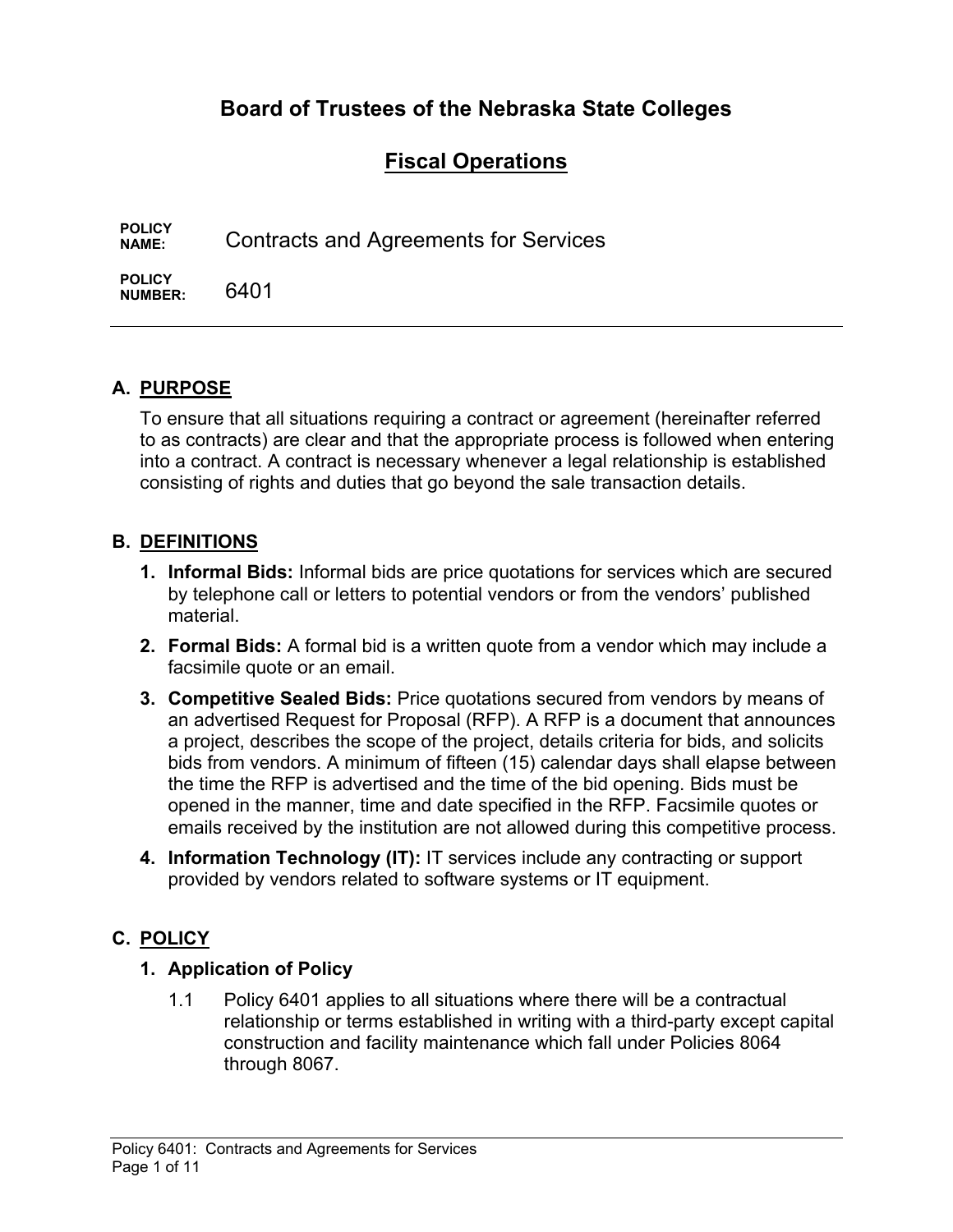- 1.2 Any contract related to IT consulting or services must also adhere to the requirements laid out in Policy 7018.
- 1.3 Purchases of insurance are not subject to these bidding and contract requirements, instead refer to Policy 7009.

### **2. Contract Thresholds**

Thresholds are determined based on the total contract amount for the initial term of the contract, not to include renewal periods. All contracts shall conform to the following thresholds for bidding and contract signature approvals;

- 2.1. All Contracts Except for Consulting Agreements
	- Contracts less than \$25,000
		- o Signed by the President, Vice President for Administration and Finance (VPAF) or Vice President for Academic Affairs (VPAA).
		- $\circ$  No bid is required when the contract will be less than twenty-five thousand dollars (\$25,000). If it is determined by the College or System Office that solicitation of bids for contracts costing less than twenty five thousand dollars (\$25,000) would result in a lower cost or better service, informal bids may be secured by telephone or in writing.
		- o No contract is required for repair or maintenance services less than twenty five thousand dollars (\$25,000) to equipment, vehicles, furnishings, facilities or grounds.
	- From \$25,000 but less than \$150,000
		- o Signed by the President, VPAF or VPAA.
		- $\circ$  The contract is awarded using a formal bid process. If it is not possible to get three (3) bids, the process and reasons should be documented.
	- **\$150,000 but less than \$300,000** 
		- o Contract is awarded based on a competitive sealed bid process.
		- o Signed by the President, VPAF or VPAA.
	- $\bullet$  \$300,000 and above
		- o Contract is awarded based on a competitive sealed bid process.
		- o Requires Board approval or Board authorization for the Chancellor to approve.
		- o Signed by the Chancellor, Vice Chancellor for Finance and Administration (VCFA) or General Counsel; and the President, VPAF or VPAA.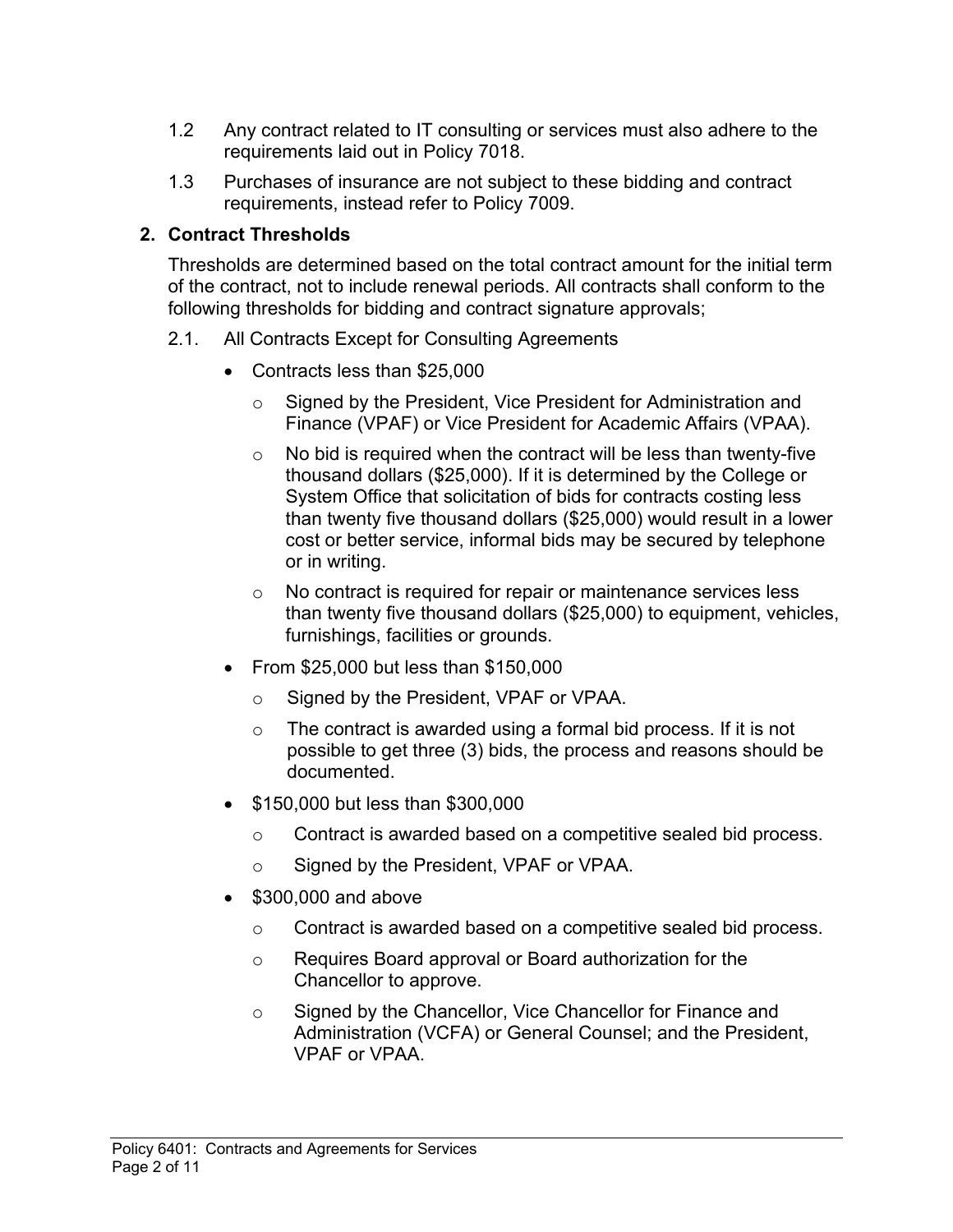- 2.2 Consulting Contracts
	- Contracts less than \$75,000
		- o Signed by the President, VPAF or VPAA.
		- o No bid required when the contract will be less than seventy-five thousand dollars (\$75,000). If it is determined by the College or System Office that solicitation of bids for contracts costing less than seventy five thousand dollars (\$75,000) would result in a lower cost or better service, informal bids may be secured by telephone or in writing.
	- From \$75,000 but less than \$150,000
		- o Signed by Chancellor, VCFA or General Counsel; and the President, VPAF or VPAA.
		- o The contract is awarded using a competitive sealed bid process. A minimum of three (3) quotes is necessary. If it is not possible to get three (3) bids, the process and reasons should be documented.
	- **\$150,000 or more** 
		- o Requires Board approval or Board authorization for the Chancellor to approve.
		- o Signed by the Chancellor, VCFA or General Counsel; and the President, VPAF or VPAA.
		- o Contract is awarded based on a competitive sealed bid process.

## **3. General Bid Requirements**

3.1. Minimum Number of Bidders

If services are to be purchased by competitive sealed bidding, the College or System Office shall prepare standards and specifications for the RFP in such a manner it will be possible for three (3) or more vendors to submit competitive bids. If beds cannot be obtained from three (3) bidders, bids may be accepted from a fewer number of bidders than three (3), upon documentation of the bidding process, including the companies contacted.

3.2. Bid Timelines

The RFP shall state the manner, day and time upon which bids shall be returned, received and opened.

3.3. Bid Preference

When a public bid is to be awarded to the lowest bidder, a Nebraska residential bidder shall be allowed a preference over a nonresident bidder from a state, which gives or requires a preference to bidders from that state. The preference shall be equal to the preference given or required by the state of the nonresident bidder. This provision shall not apply to any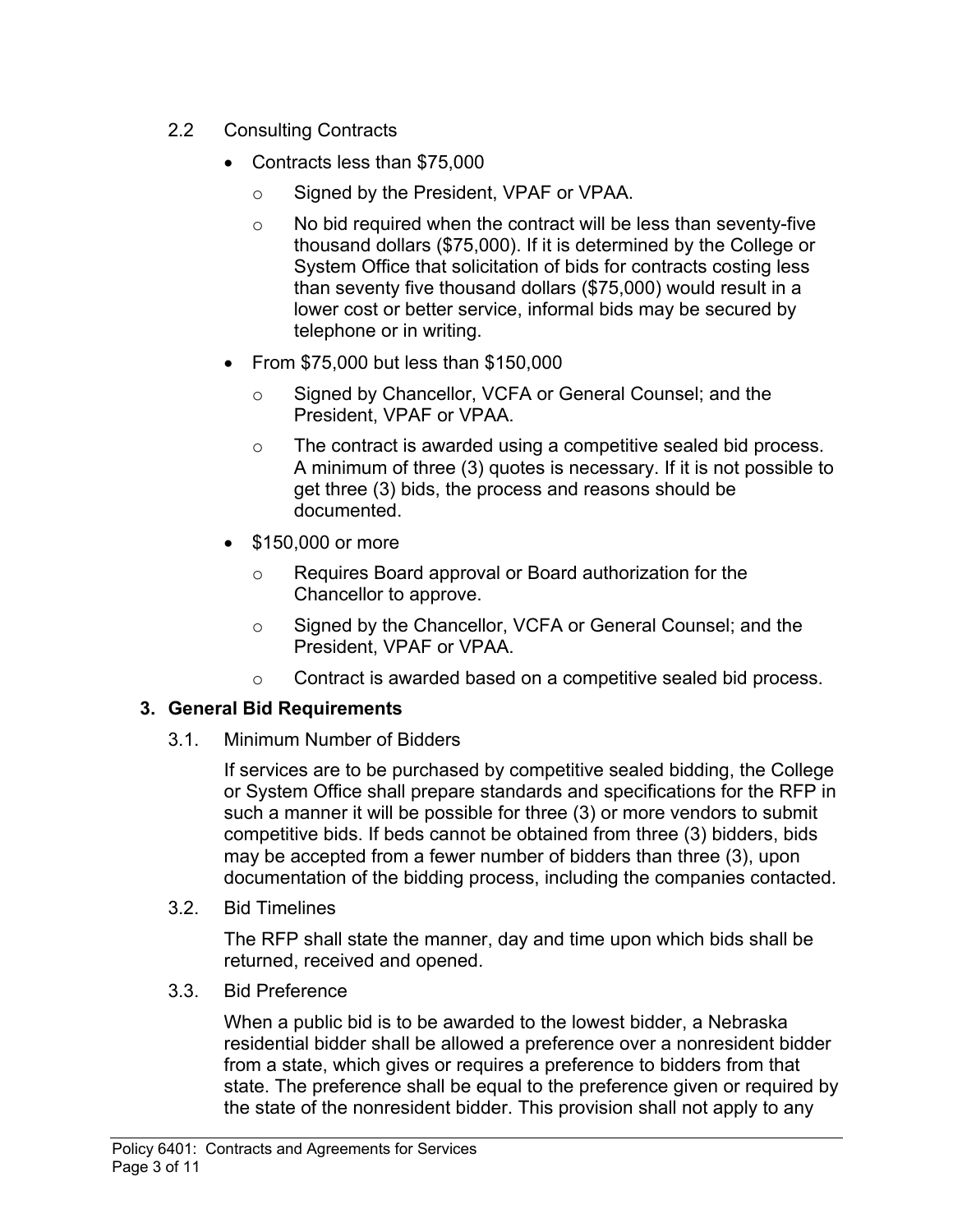contract for any project upon which federal funds would be withheld because of such provisions.

3.4. Nondisclosure

No person who is in charge of any bids prior to the time fixed for opening, shall open them prior to the time or otherwise disclose to any bidder the contents, amount or other details of any rival bid.

3.5. Lowest Bidder

All purchases of services shall be made from the lowest bidder, taking into consideration the best interest of the College, the quality of the materials proposed to be supplied, conformity with specifications, the purposes for which required, and the times of delivery. In determining the lowest bidder, in addition to price, the College may develop criteria specific to a purchase or may give the following elements consideration when appropriate:

- The ability, capacity and skill of the bidder to meet the specifications;
- The character, integrity, reputation, judgment, experience and efficiency of the bidder;
- Whether the bidder can meet the delivery expectations;
- The performance on past awarded bids;
- The previous and existing compliance by the bidder with laws relating to the contract;
- The life-cycle costs of the personal property in relation to the purchase price and specific use of the item;
- The performance of the materials, taking into consideration any commonly accepted tests and standards of product usability and user requirements; and
- Such other information as may be secured having a bearing on the decision to award the bid.
- 3.6. Bid Rejection

Any or all bids may be rejected, including the bid of any bidder who has failed to perform a previous contract with the Colleges or the State of Nebraska. In any case, where competitive bids are required an all bids rejected, and the proposed purchase is not abandoned, new bids shall be called for as in the first instance.

#### **4. Compliance Requirements**

4.1. Contract Execution

No contract, lease, or purchase agreement that requires approval by the Board or Chancellor shall be signed or finalized in any form until the Board or Chancellor has authorized the College to enter into the contract.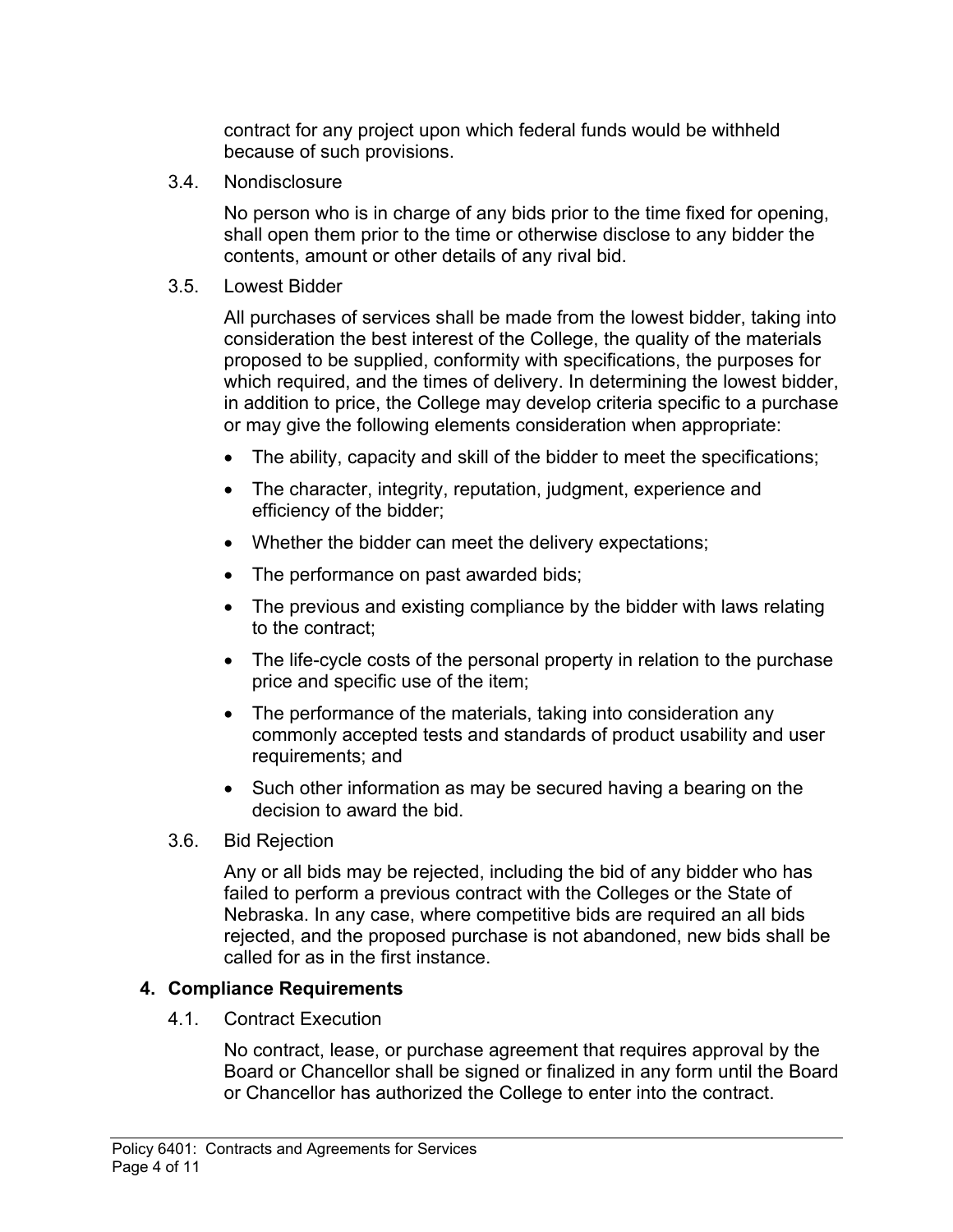4.2. Non-Appropriation Clause

No contract may commit funds for a future fiscal year, unless specific funding has been identified in a Legislative appropriation bill or an appropriate cancellation clause has been inserted in the contract.

4.3. Contract Negotiation and Authorization

College departments are responsible for negotiating contracts prior to submission to the appropriate Vice President. The Presidents and VPAFs are primarily responsible for signing College contracts, however, the VPAA may sign contracts of an academic nature including, but not limited to, Academic Collaborations, Partnerships and Affiliations; Academic Transfer or Articulation Agreements; Academic Camps; Community Service and Service Learning; International Travel; Library Collections; academic events, speakers or activities; and work-based learning experiences, such as internships, practicums, clinical placements, student teaching, etc.

4.4. Chancellor Approval

The Chancellor can execute and sign a contract in place of the President, VPAF or VPAA for a College.

4.5. Contract Reporting

Contracts over one hundred fifty thousand dollars (\$150,000) and all subsequent change orders, addenda and amendments over fifty thousand dollars (\$50,000) shall be reported to the Board.

- 4.6. Contract Form
	- The NSCS standard contract forms are to be used whenever possible. (See *"Contract for Services Guidance and Instructions"* found at www.nscs.edu.)
	- In cases where there are no alternatives to using vendor contract forms, the applicable provisions of the appropriate NSCS form need to be incorporated into the contract.
	- If an online user agreement (sometimes referred to as a "click-through agreement") is required for a purchase, the terms and conditions are to be approved by the appropriate Vice President.
- 4.7. Equal Opportunity Statements

All contracts will contain equal opportunity statements to ensure compliance with Federal Government requirements associated with Title VI and Title VII of the Civil Rights Act of 1964, and other appropriate equal opportunity procurement policies.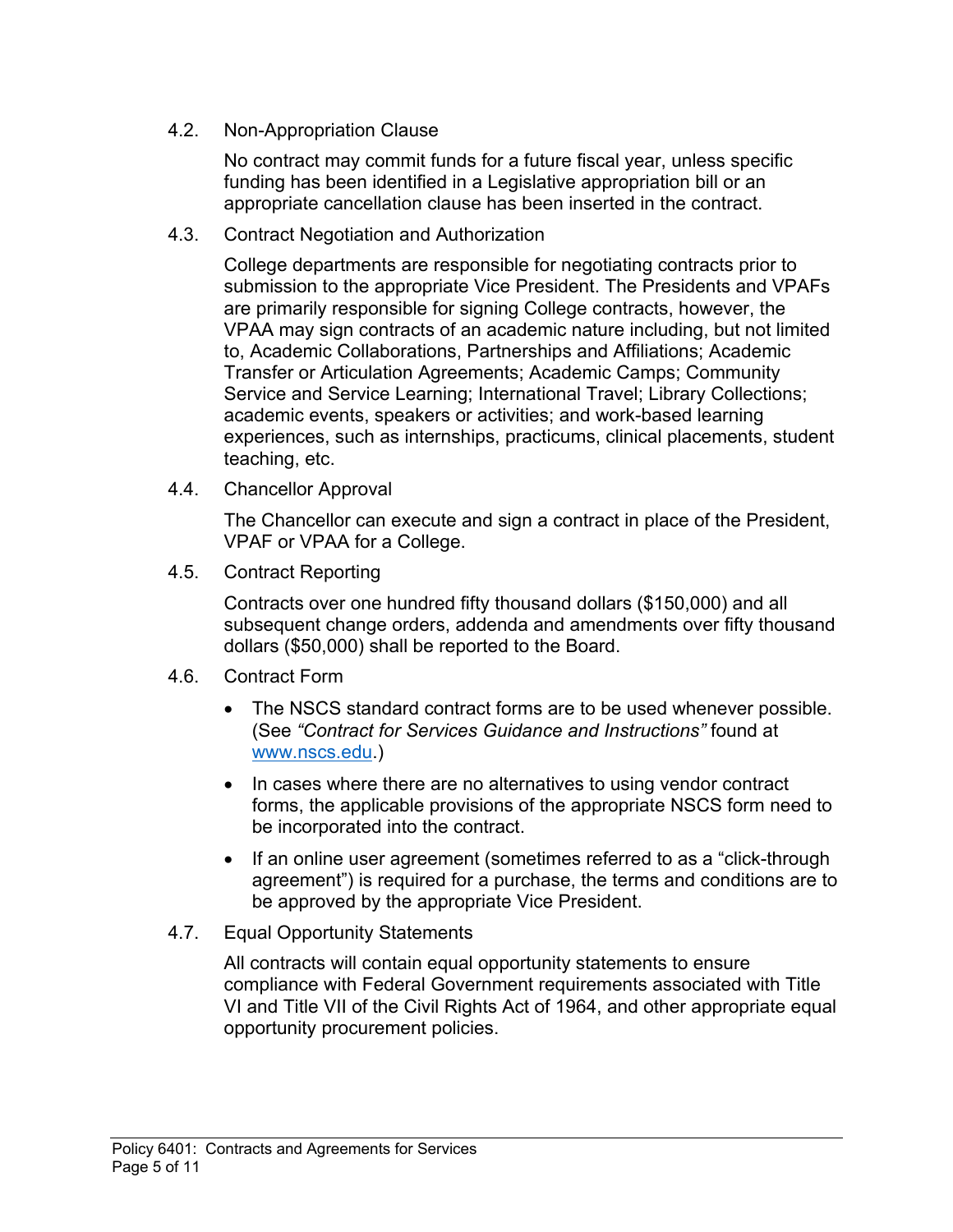4.8. Drug-Free Workplace

All contractors and vendors responding to bids with a College must establish and provide proof of a drug-free workplace policy or submit a statement that they are in compliance with the State of Nebraska's Drug-Free Workplace requirement.

4.9. Fair Labor Standards Compliance

All bids shall include a statement that they are complying with, and will continue to comply with the fair labor standards in the pursuit of their business and in the execution of the contract on which they are bidding. Fair labor standards shall mean wages paid and conditions of employment as are paid and maintained by at least fifty percent (50%) of similar businesses. If it is shown that any contractor submitting a bid has not complied with fair labor standards, such lack of compliance shall be the basis for disqualification of the bid.

- 4.10. Independence and Conflict of Interest
	- While an employee, as a prospective user, may informally seek information and confer with a vendor about services and prices, negotiation for purchase of services must be done in compliance with the College and Board policies.
	- The principal purchasing agent shall retain responsibility for assuring compliance with procurement procedures.
	- If correspondence is carried on between a prospective use and a vendor, copies of such correspondence shall be included, along with other price documentation accompanying a purchase order, to the extent determined appropriate by the principal purchasing agent. Employees are to be aware of and follow the requirements stated in Policy 5002 Requirements when working with potential vendors.
	- No employee shall be financially interested, or have any beneficial personal interest, directly or indirectly, in the purchase of any services, nor in any firm, partnership, corporation or association furnishing them. No such person shall receive or accept directly or indirectly from any person, firm or corporation submitting any bid or to whom a contract may be awarded, by rebate, gift or otherwise, any money or other thing of value whatsoever, or any promise, obligation or contract for future reward or compensation.
- 4.11. Threshold Adherence

All services shall be bid as a single whole item. In no case shall services be divided or broken-up in order to produce several small contracts, which are of an estimated value below that required for bidding.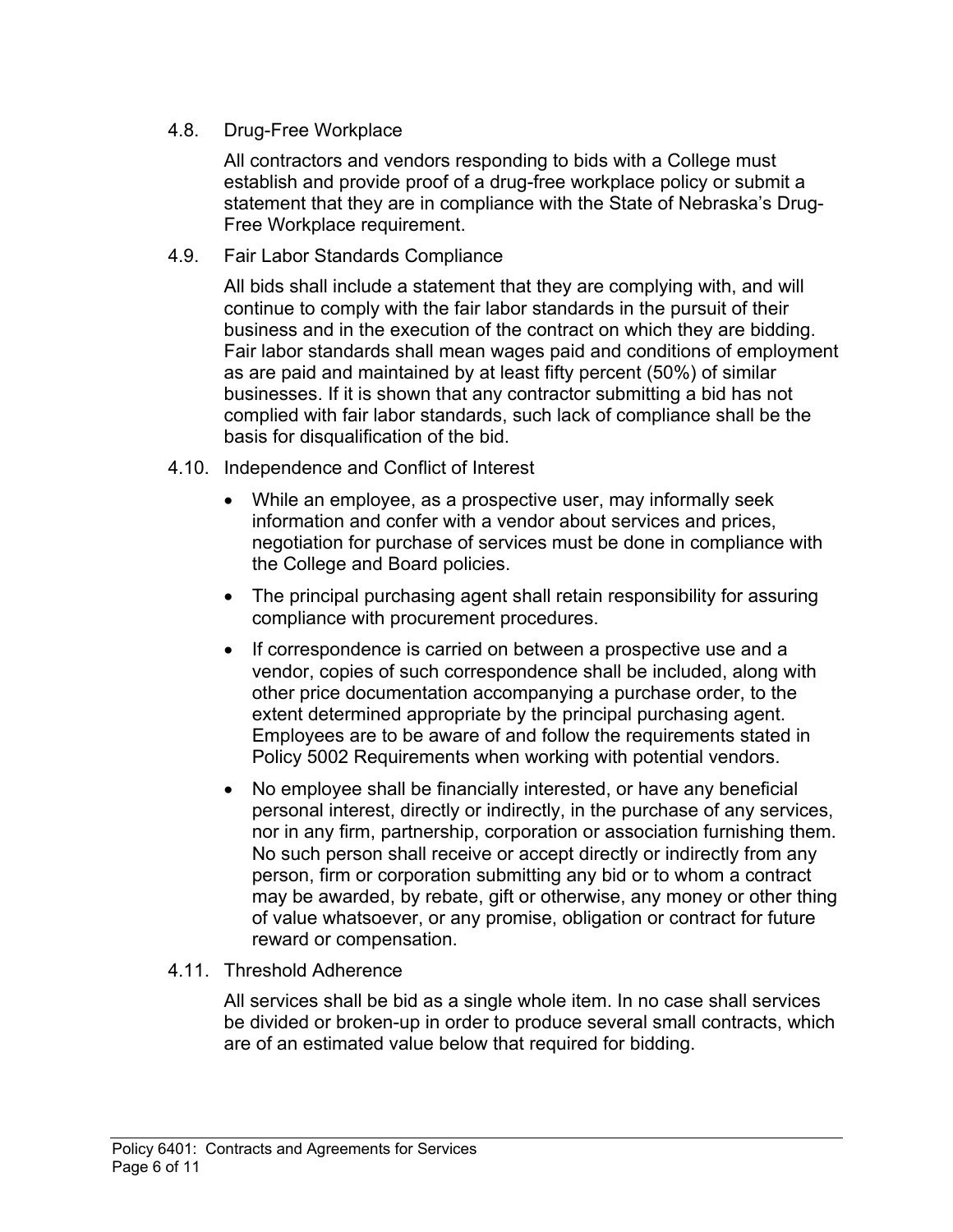#### 4.12. Work Eligibility Status

All contractors shall register and use a federal immigration system to determine the work eligibility status of new employees physically performing services within the State of Nebraska.

- 4.13. Disabled Veteran or Enterprise Zone Act Preference
	- $\bullet$  In accordance with state law, when a state contract is to be awarded to the lowest bidder, a resident disabled veteran or a business located in a designated enterprise zone under the Enterprise Zone Act shall be allowed a preference over any other resident or nonresident bidder, if all other factors are equal.
	- Resident disabled veteran means any person who resides in the State of Nebraska, who served in the United States Armed Forces, including any reserve component or the National Guard, who was discharged or otherwise separated with a characterization of honorable or general (under honorable conditions), and who possesses a disability rating letter issued by the United States Department of Veterans Affairs establishing a service-connected disability or a disability determination from the United States Department of Defense.
	- The resident disabled veteran must own and control a business or, in the case of a publicly owned business, more than fifty percent (50%) of the stock must be owned by one (1) or more persons that meet the definition of a resident disabled veteran. The management and daily business operations of the public business must also be controlled by one (1) or more persons meeting the definition of resident disabled veteran.
- 4.14. Federal Funding

When services are purchased with federal funds, federal purchasing requirements must also be followed. For those purchases meeting the federal definition of a "covered transaction", the purchaser shall verify that the potential vendor has not been suspended or debarred.

### **5. Contracts Delegated to Colleges or System Office**

The following contracts do not require review and approval by the Board or the Chancellor, but must adhere to approval and bidding requirements, if appropriate:

- Any contract with individual students for room and board or deferred payment programs;
- Any contract that establish placements for students to complete work-based learning experiences, such as an internship, practicum, clinical placement, student teaching, etc.;
- Any community service and service learning contract;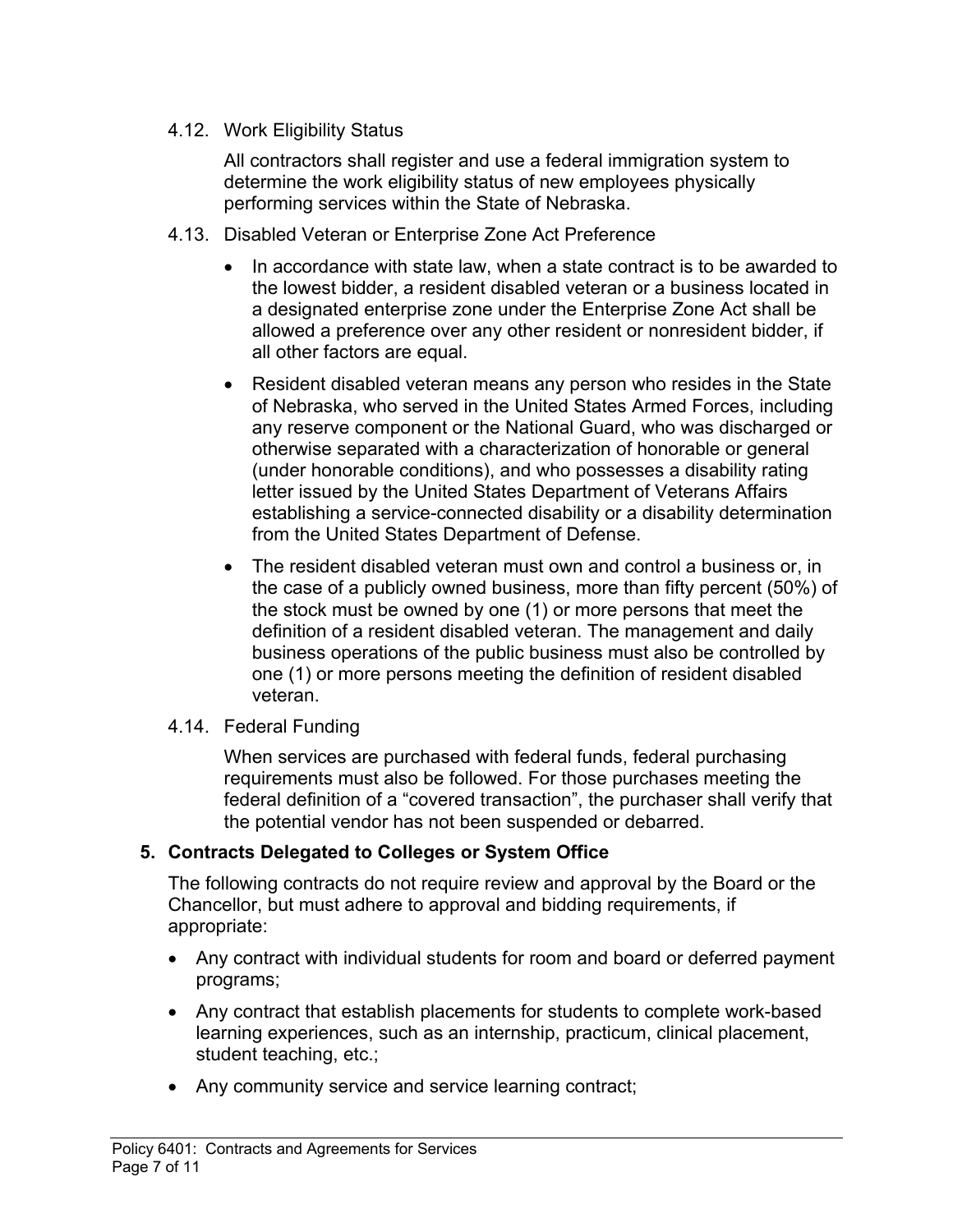- Any Northeast Nebraska Teacher Academy agreement (NENTA);
- Any articulation agreement to determine course equivalencies in accordance with Board Policies;
- Any bus chartering contracts;
- Any contract for the purchase of supplies and commodities used in the regular course of business operations;
- Any contract for the purchase of a license to use a mailing list, email list, or similar list of contracts;
- Any contract for the purchase of utilities, gasoline, oil, diesel fuel, or wood chips used in the regular course of business operations. Utilities shall include trash services, cable television and internet services;
- Any contract dealing with the sale of College personal property, so long as Policy 7014 is followed;
- Any granting of a lease or rental contract to an external party, if the annual proceeds are less than twenty four thousand dollars (\$24,000) in accordance with Policy 8027;
- Any contract relating to the staging or performance of any cultural, artistic, musical, scholarly, recreational, or intercollegiate athletic event (at home or away);
- Any contract for the purchase of material to be added to the collection of any College library;
- Any contract that does not exceed twenty four thousand dollars (\$24,000), whereby a College will provide services to an external party, including, but not limited to, instruction, consulting, planning, technical assistance or program development courses;
- Any sponsorship contract (refer to Policy 7017);
- Insurance contracts as addressed in Policy 7009;
- Any contract with the state or federal government for the provision of Financial Aid; and
- Any contract or change order or addendum associated with an emergency approved by the Chancellor.

### **6. Exceptions, Emergencies, and Sole Sourcing**

6.1. Exceptions to Bidding Requirements

The following are exceptions to the bid requirements. Documentation justifying the exception should be kept on file by the College or System Office:

• Software license renewals: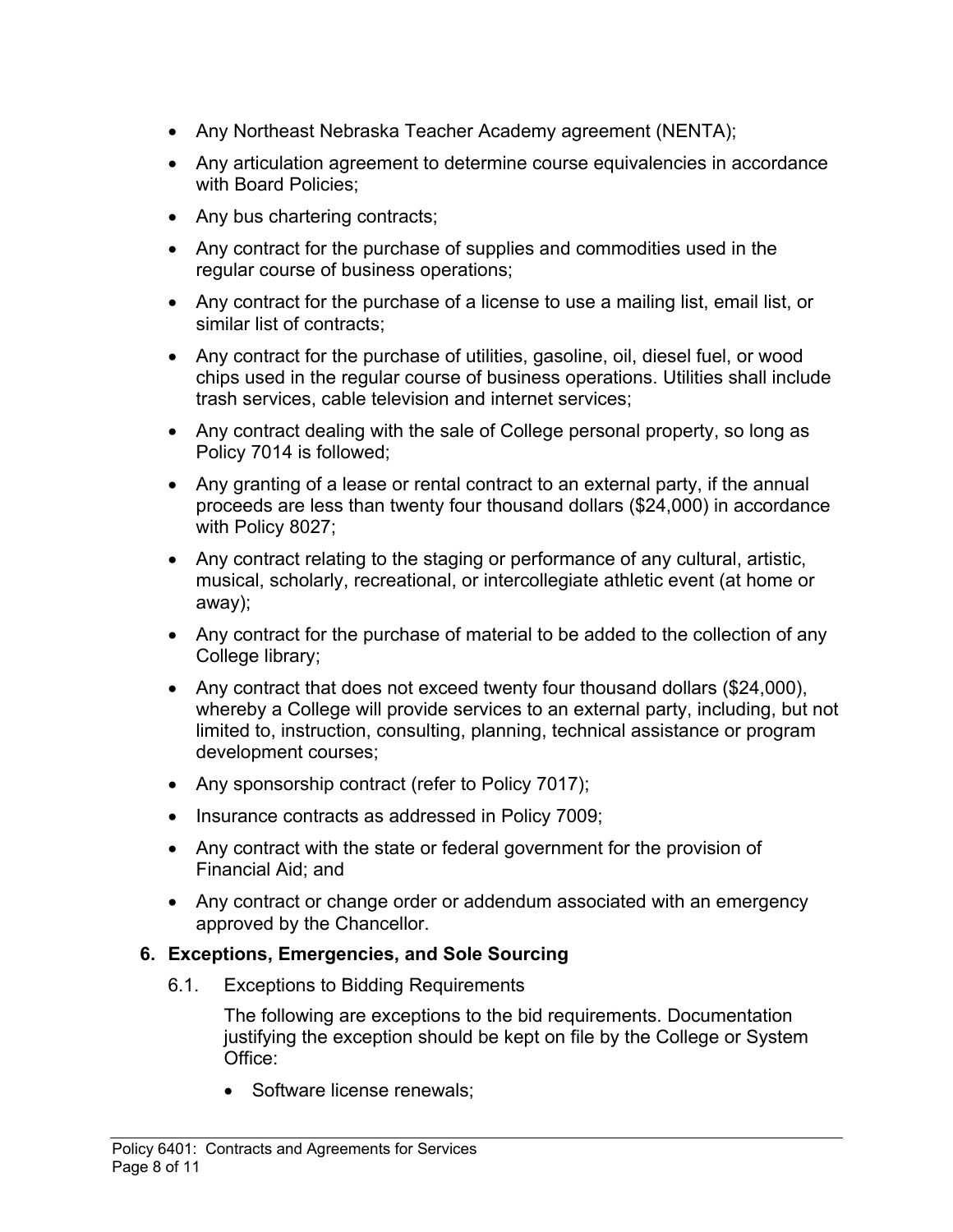- Technology resource maintenance contracts;
- Purchasing services from a previously competitively bed government contract, including the State of Nebraska, the University of Nebraska System, or a multi-state compact contract;
- When pricing has been established by the federal General Services Administration;
- Placement of ads or advertising;
- Purchase of insurance as addressed in Policy 7009; and
- Other exceptions include medical clinic and nursing services, and game guarantee contracts.
- 6.2. Emergency

Emergency purchases shall be documented by the College and submitted to the President, VPAF or VPAA, for approval by the Chancellor. Chancellor approval of an emergency automatically includes the suspension of bidding requirements as appropriate for each emergency. Emergency shall mean any situation where it is necessary to purchase something to:

- Avoid the loss of life, health, safety, or property;
- Respond to time limits established by an external authority;
- Ensure the continuation of an essential College service, function, utility, facility or computer/software system; or
- Avoid, correct or repair a situation outside the control of the Colleges, including detrimental negligence or acts of an employee, natural or manmade disasters, and security or data compromise.

#### 6.3. Sole Source

Documentation to purchase based on sole source without competitive bids or proposals shall be documented by the College and approved by the President, VPAF, or VPAA and given System Office approval by either the VCF or VCFA. A sole source purchase is when there is only a single feasible or sole source for the services. A single feasible or sole source exists when:

- Services are proprietary and only available from the company or a single entity.
- The same vendor/contractor of an installed pilot project system is required to install expansions to that system.
- Factory authorized maintenance services must be utilized in order to maintain a warranty or integrity of system.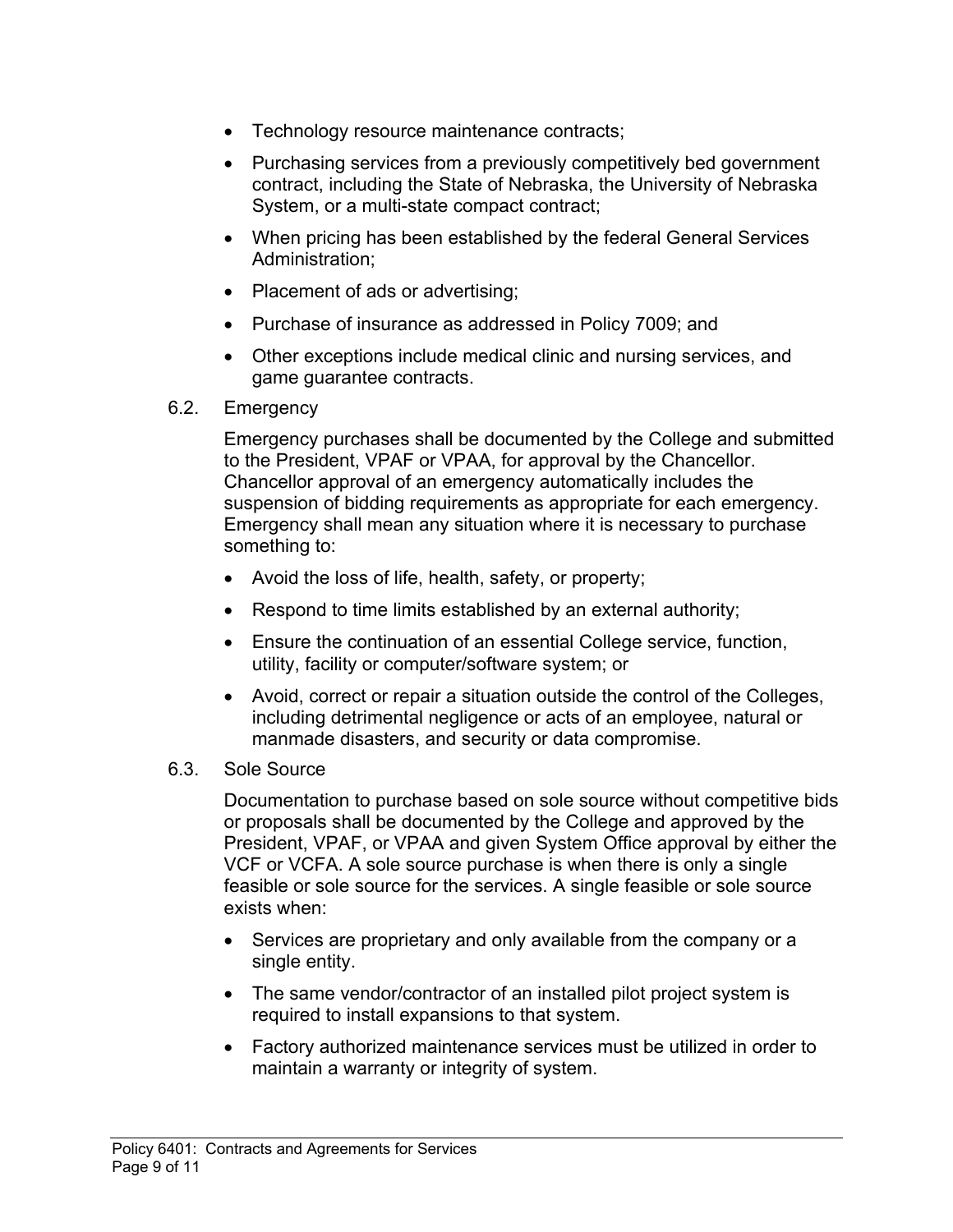- Only one (1) type of product or solution or software exists for a specific application.
- The services of a particular provider are unique, e.g. entertainers, authors, etc.
- Based on current research, it is determined that only a single entity services the region in which the services are needed.

## **7. Contracts Requiring Board Approval at Any Amount**

7.1 Revenue Bond Auditors

 All revenue bond auditor contracts as detailed in Policy 9007, require Board approval regardless of dollar amount. All contracts related to revenue bond facilities will be in accordance with the indentures, statutes, and related Board policies.7.2 Educational Partnerships

- All contracts establishing collaborative, educational partnerships, and international study abroad trips require Board approval. Contracts, Memorandum of Understandings, or Agreements establishing collaborative, educational partnerships between the Colleges and external entities must be approved in advance by the Board and signed by the Chancellor.
- Contracts related to international study abroad trips are considered educational partnerships and must be approved in advance by the Board.
- Contracts that are solely for the purpose of exploring the potential for future substantive contracts do not require approval of the Board and shall be signed the President or the VPAA.
- 7.3 Food Service and Bookstore Contracts

 All food service and bookstore contracts require Board approval in advance per Policies 9015 and 9020.

## **8. Consultant Contract Guidance**

The Board recognizes the value and financial savings that may accrue from the use of experienced consultants to the Board, staff and faculty on special aspects of College and System Office programs. Since no College can include in its personnel appointments all the highly qualified and widely experienced people on all phases of College or System Office operations, the Board will therefore contract from time to time, as appropriate, with individuals or groups for special consulting services.

8.1. Auditor, Lobbyist and Search Consultants

The hiring and retention of personnel not regularly employed by the Colleges and the System Office to act as auditor (other than revenue bond auditor in accordance with Policy 9007) or independent certified public accountant, lobbyist or search consultant for durations greater than five (5)